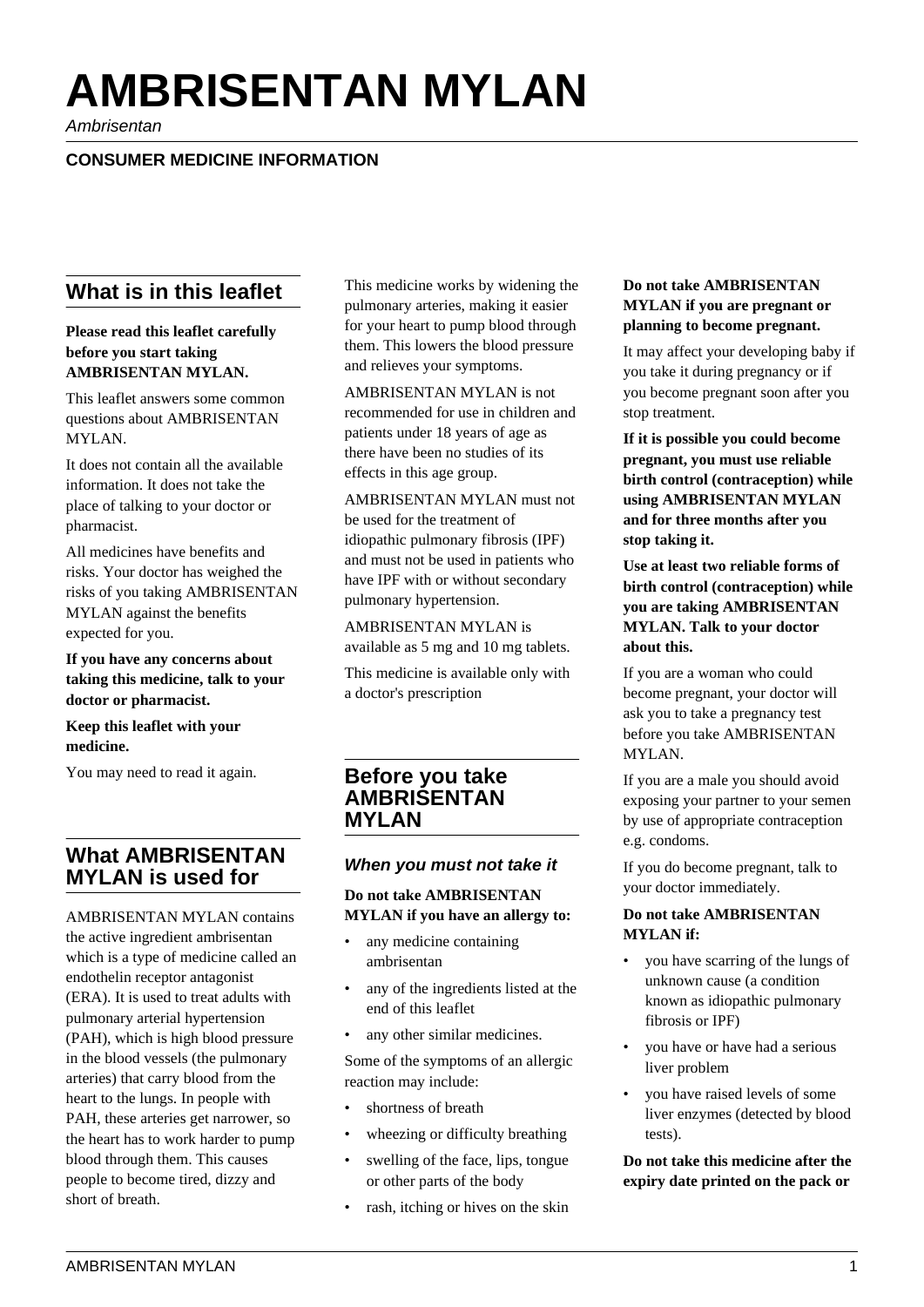## **if the packaging is torn or shows signs of tampering.**

If it has expired or is damaged, return it to your pharmacist for disposal.

**If you are not sure whether you should start taking this medicine, talk to your doctor.**

# **Before you start to take it**

**Tell your doctor if you have allergies to any other medicines, foods, preservatives or dyes.**

## **Tell your doctor if you are breastfeeding or plan to breastfeed**

Your doctor can discuss with you the risks and benefits involved.

## **Tell your doctor if you have or have had any of the following medical conditions:**

- liver disease
- heart disease called right heart failure
- a low number of red blood cells (anaemia)
- if you have swelling, especially of the ankles and feet (oedema)
- low blood pressure
- kidney problems.

If any of these applies to you, your doctor will decide if AMBRISENTAN MYLAN is suitable for you.

#### **Blood tests**

Your doctor will take blood tests to check:

- whether you have a reduced number of red blood cells (anaemia)
- that your liver is working properly.

These blood tests will be taken before you start taking AMBRISENTAN MYLAN and throughout your treatment with this medicine.

# **Taking other medicines**

**Tell your doctor or pharmacist if you are taking any other medicines, including any that you get without a prescription from a**

#### **pharmacy, supermarket or health food shop.**

Some medicines and AMBRISENTAN MYLAN may interfere with each other. These include:

- cyclosporin A (a medicine taken if you have an organ transplant). If you take cyclosporin A, do not take more than one 5 mg tablet of AMBRISENTAN MYLAN, once a day
- ketoconazole (a medicine used to treat fungus infection).

These medicines may be affected by AMBRISENTAN MYLAN or may affect how well it works. You may need different amounts of your medicines, or you may need to take different medicines.

Your doctor and pharmacist have more information on medicines to be careful with or avoid while taking this medicine.

# **How to take AMBRISENTAN MYLAN**

**Follow all directions given to you by your doctor and pharmacist carefully.**

They may differ from the information contained in this leaflet.

**If you do not understand the instructions, ask your doctor or pharmacist for help.**

# **How much to take**

The usual dose of AMBRISENTAN MYLAN is 5 mg, once a day. Your doctor may decide to increase your dose to 10 mg, once a day.

If you take cyclosporin A, do not take more than one 5 mg tablet of AMBRISENTAN MYLAN, once a day.

## **How to take it**

**Swallow the tablets whole with a full glass of water.**

## **AMBRISENTAN MYLAN tablets should not be split, crushed or chewed.**

You can take this medicine with or without food.

## **When to take it**

#### **Take your medicine at about the same time each day.**

Taking it at the same time each day will have the best effect. It will also help you remember when to take it.

It does not matter if you take this medicine before or after food.

## **How long to take it**

#### **Continue taking your medicine for as long as your doctor tells you to.**

This medicine helps to control your condition, but does not cure it. It is important to keep taking your medicine even if you feel well.

# **If you forget to take it**

**Take it as soon as you remember, and then go back to taking your medicine as you would normally.**

**Do not take a double dose to make up for the dose you missed.**

This may increase the chance of you getting an unwanted side effect.

**If you are not sure what to do, ask your doctor or pharmacist.**

**If you have trouble remembering to take your medicine, ask your pharmacist for some hints.**

## **If you take too much (overdose)**

**Immediately telephone your doctor or the Poisons Information Centre (telephone 13 11 26) for advice, or go to Accident and Emergency at the nearest hospital, if you think that you or anyone else may have taken too much AMBRISENTAN MYLAN. Do this even if there are no signs of discomfort or poisoning.**

You may need urgent medical attention.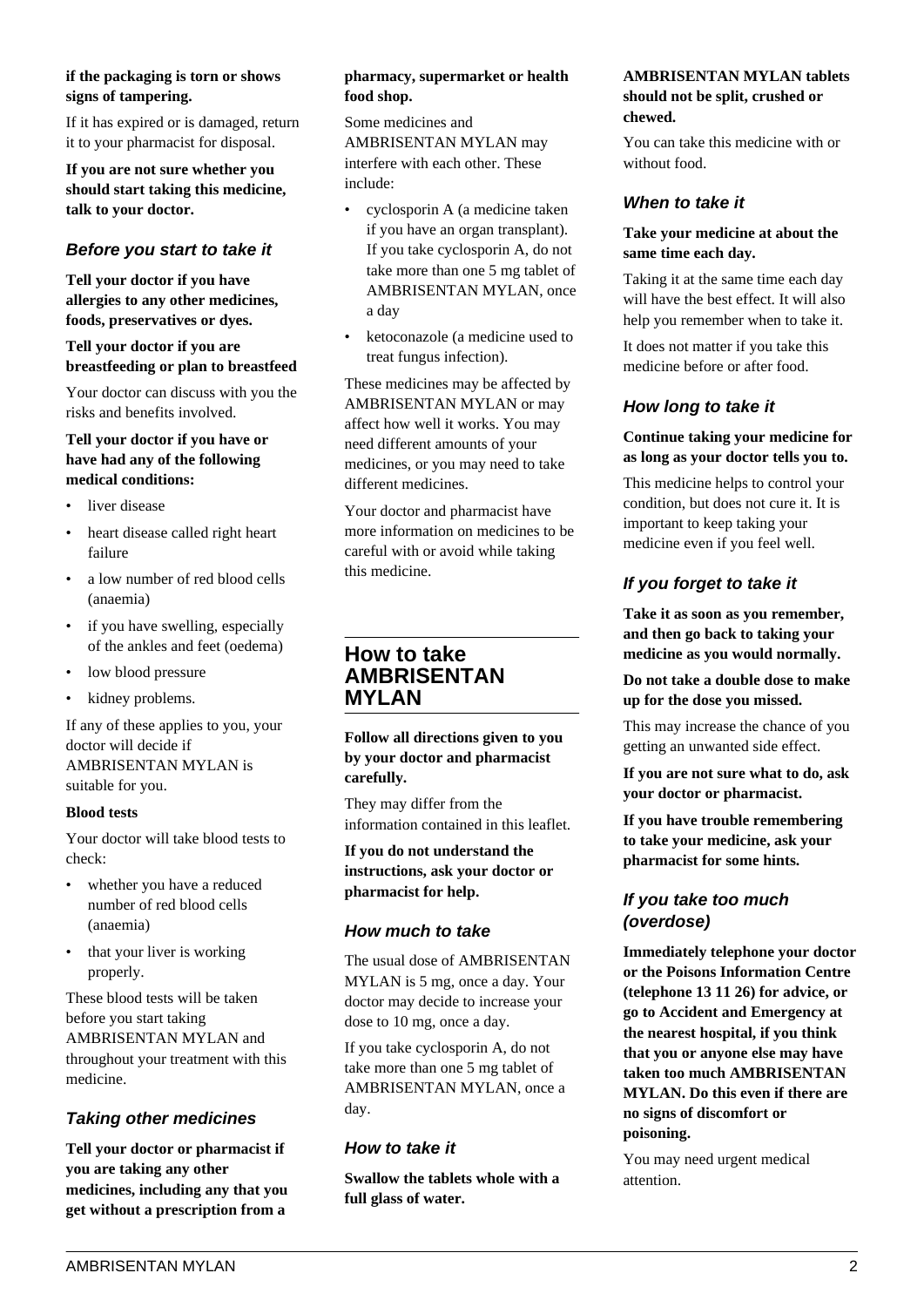# **While you are taking AMBRISENTAN MYLAN**

## **Things you must do**

**If you are about to be started on any new medicine, remind your doctor and pharmacist that you are taking AMBRISENTAN MYLAN.**

**Tell any other doctors, dentists and pharmacists who treat you that you are taking this medicine.**

**You must use reliable birth control (contraception) while using AMBRISENTAN MYLAN and for 3 months after you stop taking it. Use at least two reliable forms of** birth control (contraception).

**If you become pregnant while taking this medicine, tell your doctor immediately.**

**If you are a male, you should avoid exposing your partner to your semen by use of appropriate contraception e.g. condoms.**

## **Keep all of your doctor's appointments so that your progress can be checked.**

Your doctor will need to take regular blood tests while you are taking this medicine to ensure your liver function and red blood cell (anaemia) levels remain normal and to prevent unwanted side effects.

# **Things you must not do**

## **Do not take AMBRISENTAN MYLAN to treat any other complaints unless your doctor tells you to.**

**Do not give your medicine to anyone else, even if they have the same condition as you.**

**Do not stop taking your medicine or change the dosage without checking with your doctor.**

# **Things to be careful of**

It is not known whether AMBRISENTAN MYLAN affects your ability to drive or use machines. However, the symptoms of your condition can make you less fit to drive.

**Do not drive or operate machines if you are feeling unwell.**

## **If you feel light-headed, dizzy or faint when getting out of bed or standing up, get up slowly.**

Standing up slowly, especially when you get up from bed or chairs, will help your body get used to the change in position and blood pressure. If this problem continues or gets worse, talk to your doctor.

# **Side effects**

## **Tell your doctor or pharmacist as soon as possible if you do not feel well while you are taking AMBRISENTAN MYLAN.**

This medicine helps most people with pulmonary arterial hypertension, but it may have unwanted side effects in a few people.

All medicines can have side effects. Sometimes they are serious, most of the time they are not. You may need medical attention if you get some of the side effects.

If you are over 65 years of age you may have an increased chance of getting side effects.

## **Do not be alarmed by the following list of side effects.**

You may not experience any of them.

## **Ask your doctor or pharmacist to answer any questions you may have.**

Very common side effects (could affect more than one in ten people) include:

- swelling (oedema), especially in the ankles and feet
- headache
- a runny or blocked nose, congestion or pain in the sinuses
- dizziness
- palpitations (fast or irregular heartbeat)
- feeling tired, lack of energy (fatigue)
- worsening shortness of breath shortly after starting AMBRISENTAN MYLAN
- signs of anaemia, such as tiredness, weakness, shortness of breath and feeling generally unwell

Other common side effects (could affect up to one in ten people) include:

- constipation
- pain in your stomach
- feeling weak
- vomiting
- heart failure
- hypotension
- fainting
- abnormal blood tests for liver function
- runny nose
- chest pain or discomfort
- flushing
- nose bleed
- rash
- allergic reactions: you may notice a rash or itching or swelling (usually of the face, lips or throat), which may cause difficulty in breathing or swallowing
- visual disturbance (blurred vision or changes in your ability to see clearly).

Uncommon side effects include:

- signs that your liver may not be working as it normally should, including:
	- loss of appetite
	- sick (nausea)
	- vomiting
	- fever
	- unusual tiredness
	- pain in the stomach (abdominal pain)
	- yellow colouring of your skin or the whites of your eyes (jaundice)